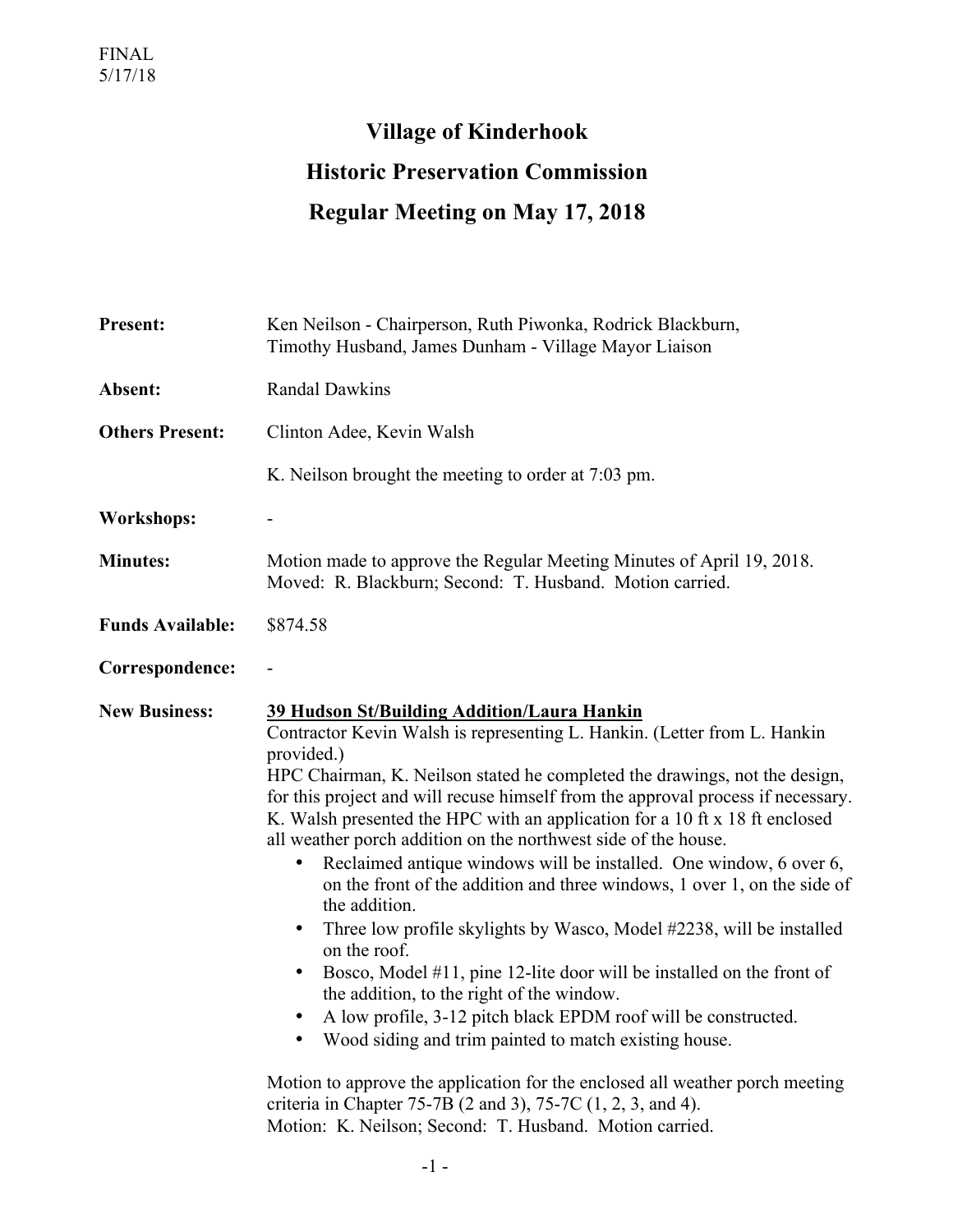## **29 Albany Ave/Replacement Windows/Stephen & Kristina Lang**

Contractor Clinton Adee is representing the Lang's. (Signed statement provided.)

C. Adee presented the HPC with an application to install new Anderson, 12 over 12, replacement windows, true divide with spacers. K. Neilson noted the Anderson documents submitted indicated there were no spacers, C. Adee confirmed spacers would be used. Overall, the existing windows are rotted, difficult to open, and are not efficient, per C. Adee. R. Blackburn stated that previous applications submitted using these windows were turned down since the windows replacements need to be "in kind". "Retain, Repair, or Replace in-kind" are the requirements for approval. C. Adee stated existing windows have a metal triple track storm window which he plans to remove and not reinstall. He is unsure if the existing windows are original. R. Piwonka requested pictures be provided of the existing windows, some may be original and some not. R. Blackburn requested digital images be sent via email to the Commission members. The Anderson windows requested in the application do not meet HPC approval and it was suggested the existing windows be fixed, new sashes made if needed and the use of Mahoney wood was recommended. Repair of existing windows along with the triple track storm windows should prove to be efficient. It was also mentioned the Marvin historical line windows would be acceptable if the windows are beyond repair, but, the profile would not be similar to the the existing windows. C. Adee will provide photos, will look into the Marvin historical line of windows, and will resubmit the application for HPC review.

## **Old Business: 6 William St/Windows/Thomas Riddle**

After last month's meeting with Mr. Riddle and representatives from the State Historic Preservation Office, the Mayor spoke with the Village Attorney, Robert Fitzsimmons, and the Village Board and it was decided the Village will not pursue any action against the builder of 6 William St. It was suggested the HPC approve the windows for the new owner who was not informed of the violations when he purchased the property, rather than have the new owner appeal an unfavorable HPC decision. Mayor Dunham stated the Code Enforcement Officer should have followed through on the Certificate of Appropriateness back in 2013 when the builder did not report back to the HPC with additional details of work to complete as requested. The Building Permit was reissued without a Certificate of Appropriateness. The stop work order was placed after the windows were installed and the builder then sold the property to Mr. Riddle.

Motion made to acknowledge the non-compliant windows which were installed without HPC approval by the previous builder, and unknown to the present owner to be in violation/non-compliant to HPC procedures. This motion is based on facts from previous paragraph. Motion: K. Nielson; Second: R. Piwonka. Motion carried.

**Procedures:** The Village Board and the HPC would like procedures put in place to avoid what occurred with 6 William St.